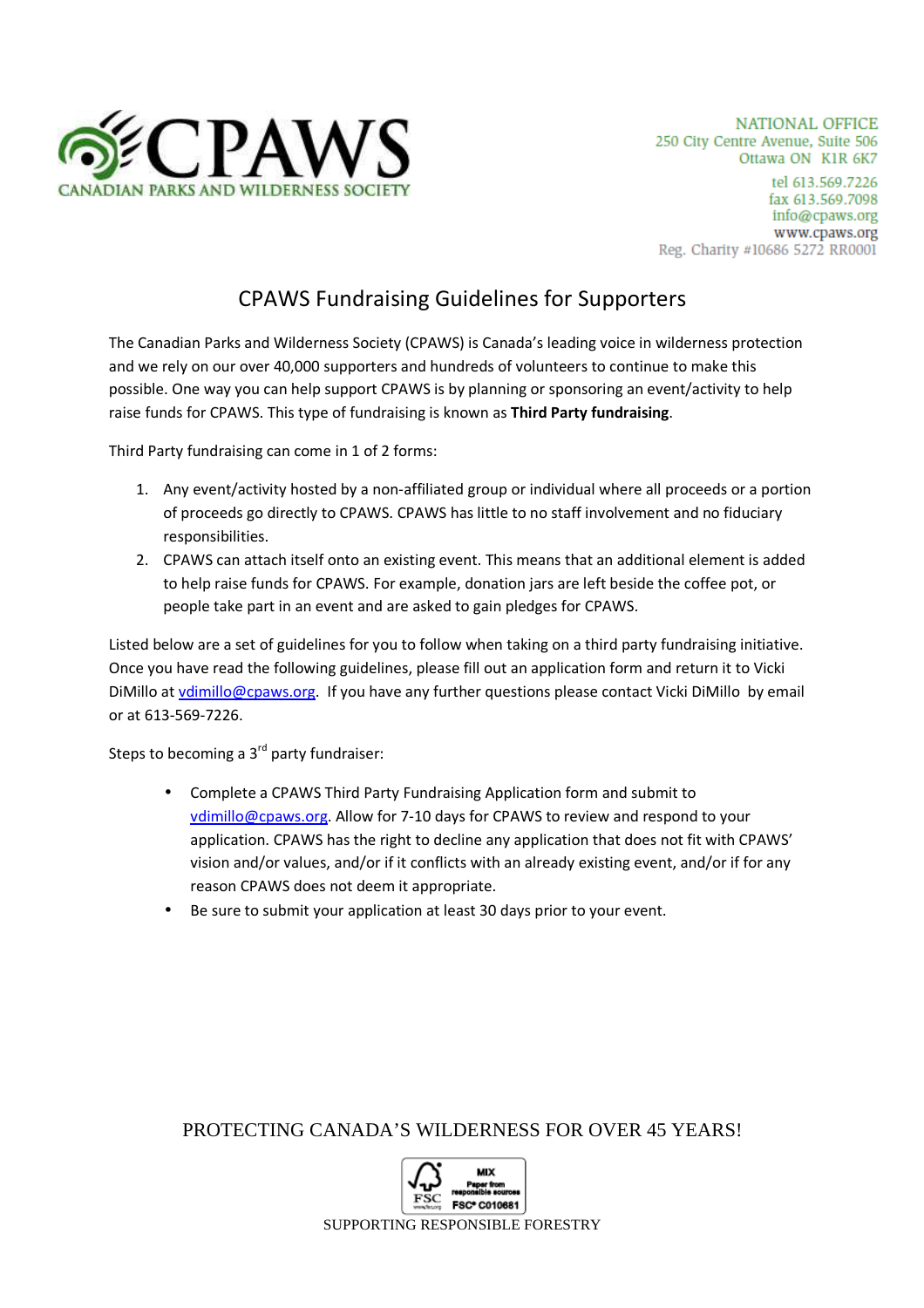

- Please include the following elements in your application:
	- Short description of the event
	- Date, time, location of the event
	- Estimated number of attendees
	- Estimated costs
	- Estimated funds to be raised
	- Expected sponsors
	- Contact information

### **3 rd Party Fundraising Guidelines**

- While CPAWS is able to provide guidance and support for your event/activity, it is not mandatory, nor is CPAWS responsible for any details related to your event including: costs, volunteer recruitment, publicity, presence at the event and/or any other additional elements not listed.
- CPAWS' event involvement, including staff presence and promotional assistance, will be done at the discretion of CPAWS and will be based on resources available, location, date and time.
- During the promotion of the event, you may not endorse any product, organization, individual, cause or service on behalf of CPAWS without the organization's direct consent.
- All promotional materials using CPAWS' name and/or logo must be approved by CPAWS prior to publication and/or distribution.
- CPAWS must approve all spokespeople who are speaking publicly about the relationship between your activity and our organization.
- All materials should clearly state the % of funds that will be donated to CPAWS (for example if 5\$ from every ticket sold is to be donated to CPAWS, this must be indicated).
- All promotional materials must indicate that your event is "in support" of CPAWS and is not "hosted by" or "an official" CPAWS event.
- CPAWS asks that you do not host any events that include gambling or lotteries prior to consulting with CPAWS.
- The  $3<sup>rd</sup>$  party is responsible for acquiring all necessary event licenses and permits for the event such as liquor permits. CPAWS cannot be held accountable for any failure to meet the necessary requirements and/or for any fines incurred.
- You are responsible for keeping track of all expenses and costs. CPAWS is not accountable for any expenses and cannot be held accountable for any damages or losses incurred in conjunction with the fundraising initiative. CPAWS will incur no costs related to the event unless otherwise agreed to in writing.

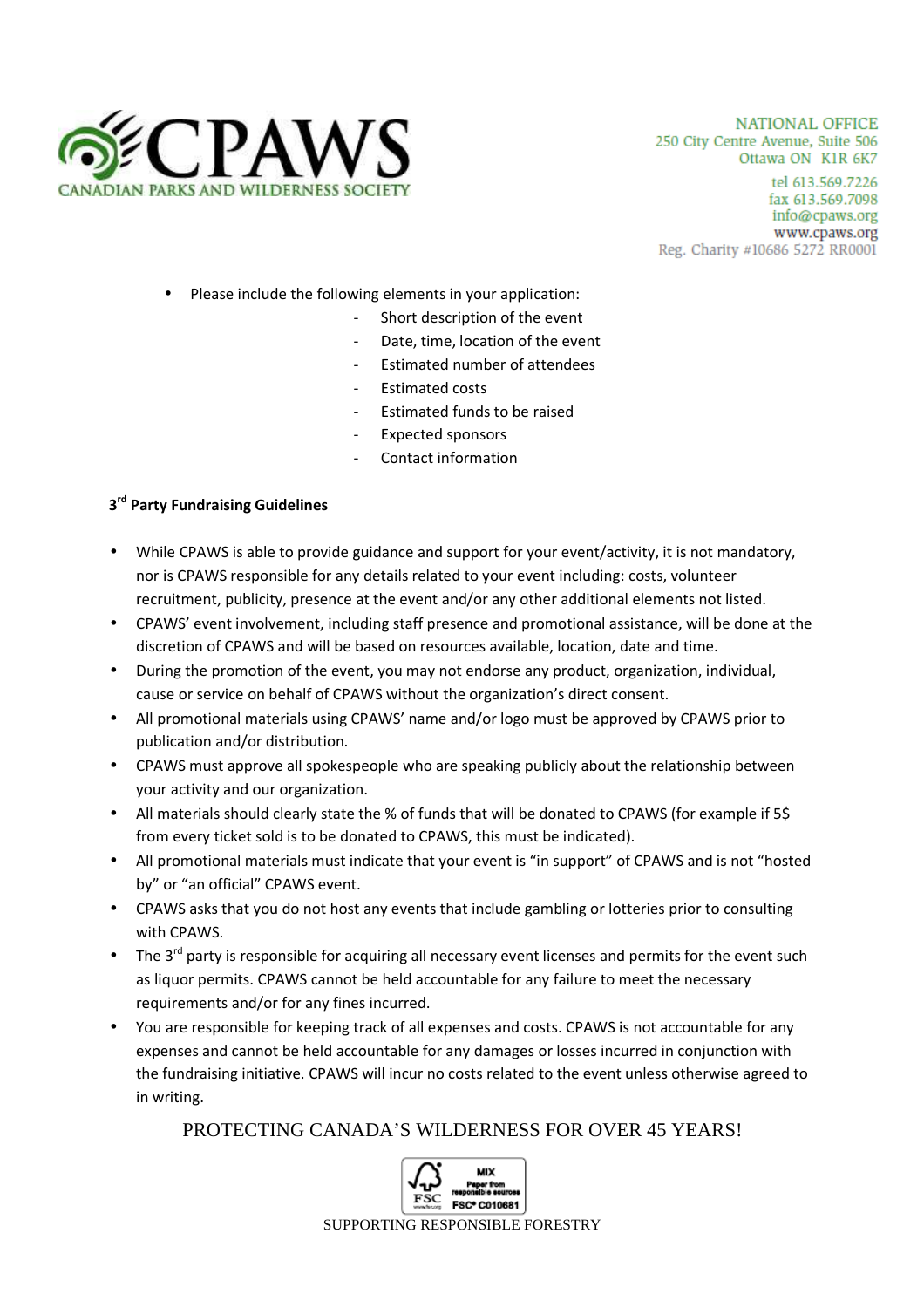

**NATIONAL OFFICE** 250 City Centre Avenue, Suite 506 Ottawa ON K1R 6K7

tel 613.569.7226 fax 613.569.7098 info@cpaws.org www.cpaws.org Reg. Charity #10686 5272 RR0001

- Under no circumstances will 3<sup>rd</sup> party revenue or costs flow through CPAWS financials. CPAWS is to solely receive the final net proceeds from the event. CPAWS can request at any time a complete accounting for all funds raised and expenses at any time prior to and/or after the event.
- CPAWS accepts no legal responsibility and cannot be held liable for any risk, injury or other damages related to the fundraising initiative.
- All fundraising must follow the Revenue Canada rules and regulations (www.cra.gc.ca/charities).
- All funds raised are due within 30 days of the event.

#### **Charitable Tax Receipt Implications**

The charitable tax receipting policy is dependent on the type of fundraising initiative that is being undertaken, in order to comply with Canada Revenue Agency rules. Please see below for CPAWS' tax receipting policy. If the fundraising initiative does not apply to the following examples, please contact Vicki Dimillo at vdimillo@cpaws.org.

- 1. If you are undertaking an event where you are asking people to pledge, CPAWS requests that an online giving page be created. We recommend using canadahelps.org. This will ensure that all donors are properly receipted.
- 2. If you are accepting individual donations, please be advised that CPAWS does not receipt individual donations of less than \$20.00.
- 3. If you choose to accept individual donations and the donor requests a charitable receipt, it is your responsibility to record the full contact information of each individual donor and submit this information to CPAWS in a timely manner. CPAWS will provide receipts based on the information you submit and the moneys received. CPAWS is not accountable for any misinformation, incomplete information or incorrect tax receipting due to errors at your end.

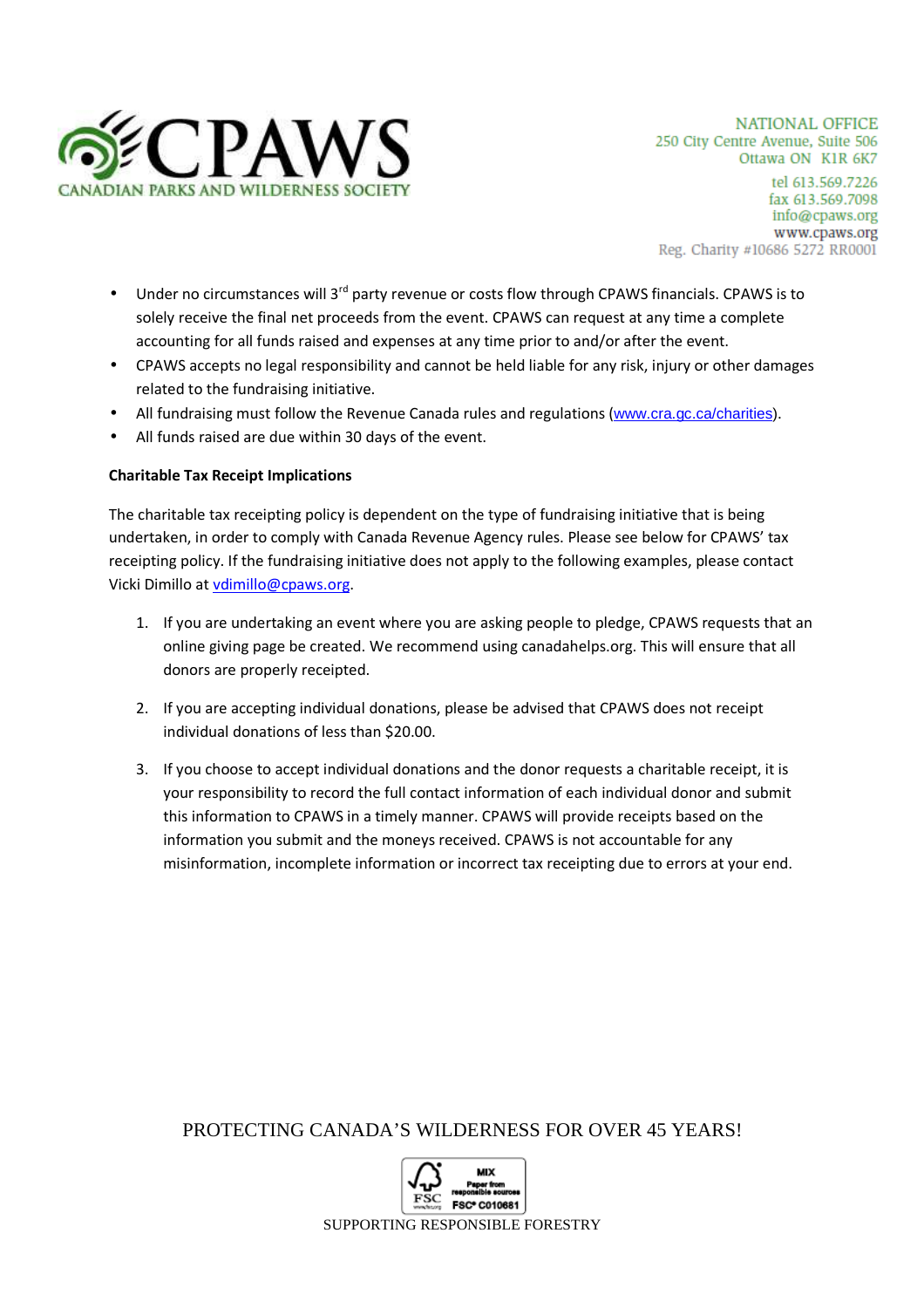

**NATIONAL OFFICE** 250 City Centre Avenue, Suite 506 Ottawa ON K1R 6K7

tel 613.569.7226 fax 613.569.7098 info@cpaws.org www.cpaws.org Reg. Charity #10686 5272 RR0001

#### **Contact information**

Vicki Dimillo, vdimillo@cpaws.org

Mailing: C/O Fundraising Canadian Parks and Wilderness Society National Office 506-250 City Centre Ave Ottawa, ON K1R 6K7

Telephone: 613-569-7226 Toll Free: 1-800-333-WILD (9453) Fax: 613-569-7098 Email: vdimillo@cpaws.org

#### **Event Ideas**

- A long distance walk/run/paddle/hike/bike journey
- Used book sale
- Silent auction
- Yard sales
- Bake sale, arts and crafts sale
- Themed days where participants pay to participate (ex. casual office day)
- Loose change collection jars displayed at local retailers/school/office
- Host an event (a talent show, a poetry night, a movie night)
- House cleaning squad (clean houses for donations)
- Dance-a-thon, skate-a-thon, bowl-a-thon, hula hoop-a-thon… you get the idea
- Let your imagination go wild!

Thank you for thinking of CPAWS as you plan your upcoming event. Your contribution and initiative is extremely valued and deeply appreciated. Your help enables CPAWS to continue to dedicate our efforts to attaining the vision of keeping at least half of Canada's wilderness wild forever. Funds received help to support our many program areas, staff and research. Thank you and we look forward to being in contact with you.

## **CPAWS Third Party Fundraising Application Form**

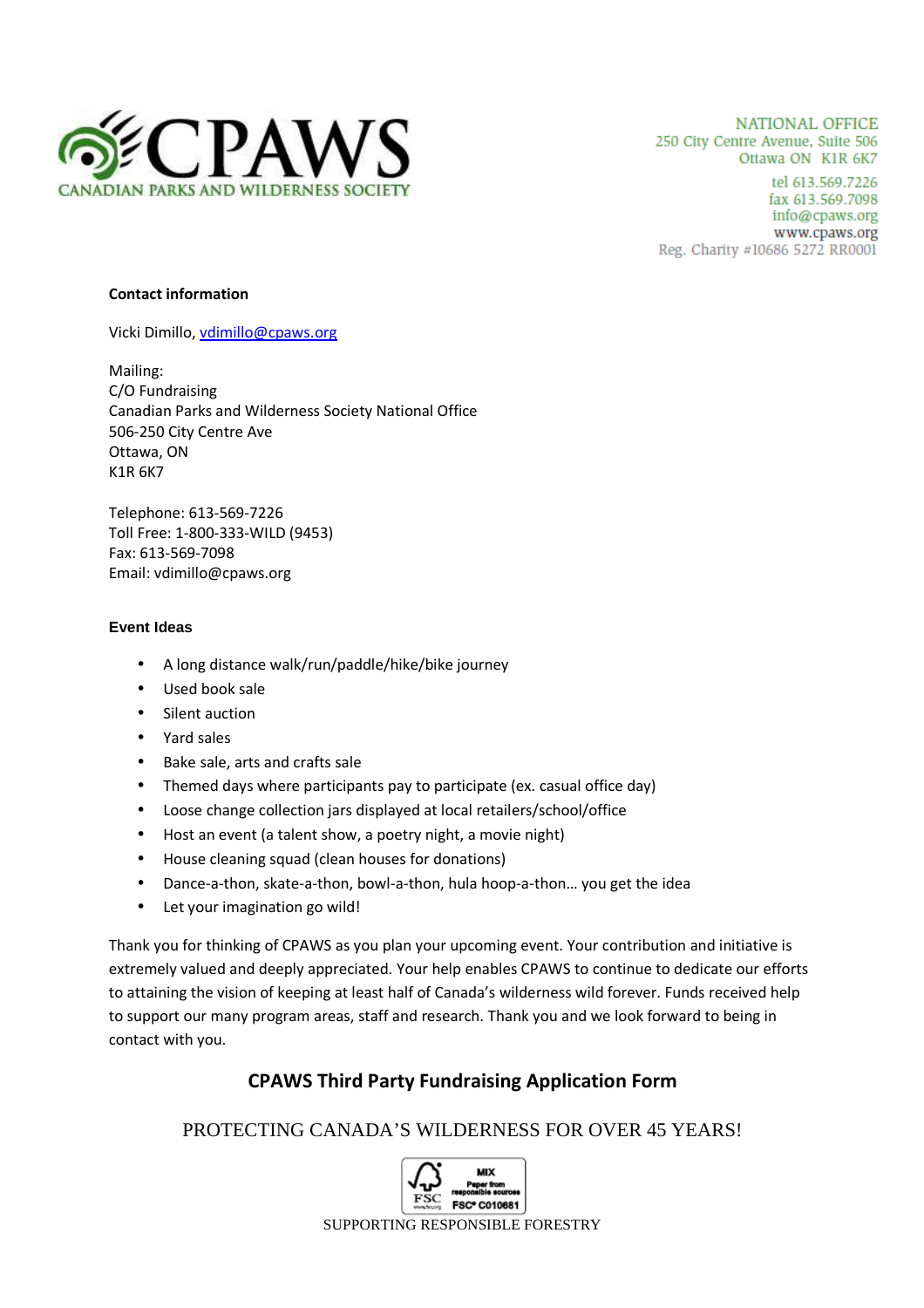

NATIONAL OFFICE 250 City Centre Avenue, Suite 506 Ottawa ON KIR 6K7

tel 613.569.7226 fax 613.569.7098 info@cpaws.org www.cpaws.org Reg. Charity #10686 5272 RR0001

| <b>Expected Outcomes</b>                      |
|-----------------------------------------------|
|                                               |
|                                               |
|                                               |
| Types of Expenses (printing, food, location): |
|                                               |
| Estimated Funds to be raised:                 |

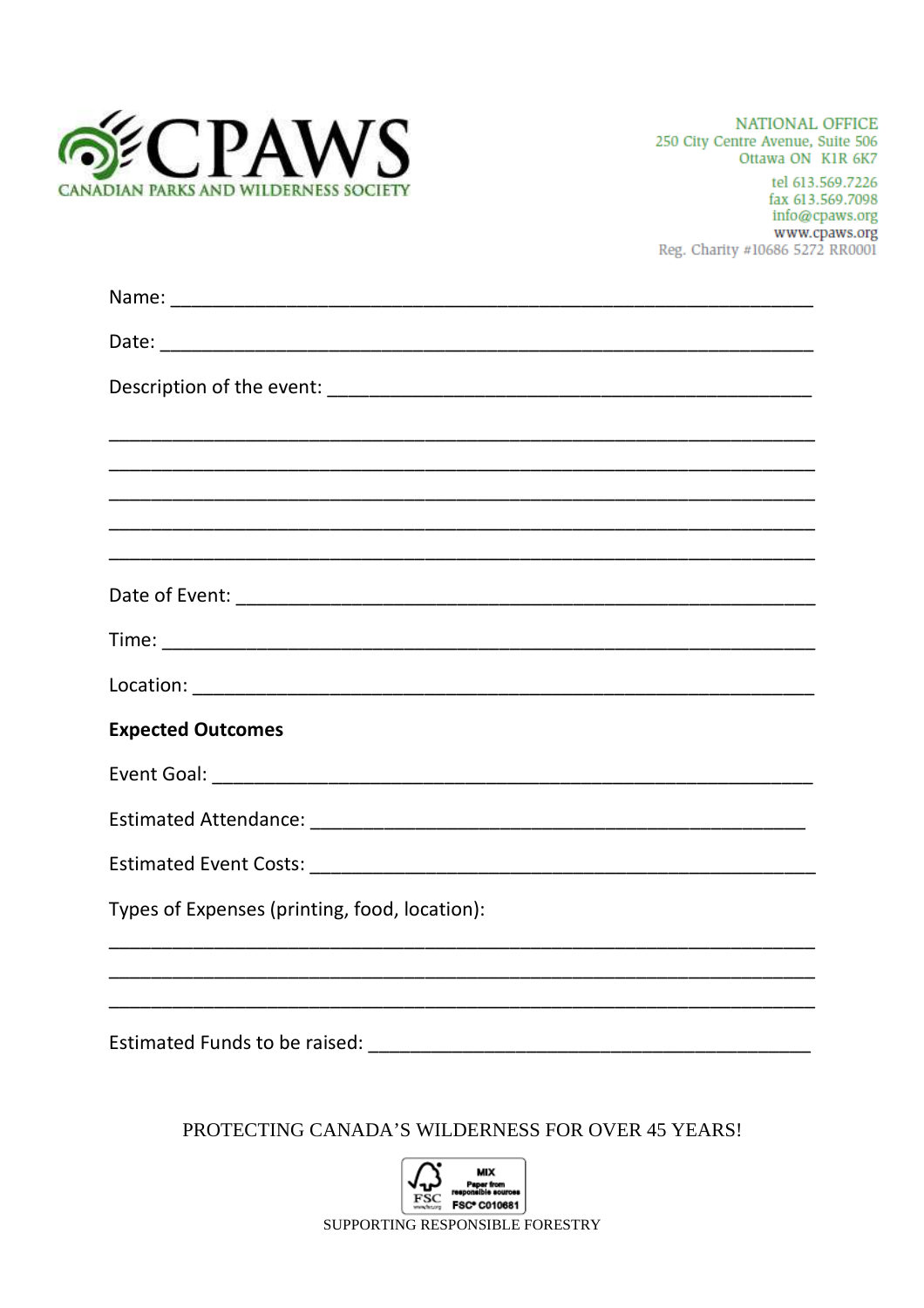

NATIONAL OFFICE 250 City Centre Avenue, Suite 506 Ottawa ON KIR 6K7

tel 613.569.7226 fax 613.569.7098 info@cpaws.org www.cpaws.org Reg. Charity #10686 5272 RR0001

### **Expected Sponsors:**

### **CPAWS' Role**

Please describe the support you are expecting from CPAWS for your fundraising event (i.e. staff involvement, promotion: press release, invitations, merchandise etc).

## **Event Organizer Contact information**

| <b>Primary Contact</b>                                                                                                                                                                                                        |  |  |  |
|-------------------------------------------------------------------------------------------------------------------------------------------------------------------------------------------------------------------------------|--|--|--|
|                                                                                                                                                                                                                               |  |  |  |
|                                                                                                                                                                                                                               |  |  |  |
|                                                                                                                                                                                                                               |  |  |  |
|                                                                                                                                                                                                                               |  |  |  |
|                                                                                                                                                                                                                               |  |  |  |
| Fax: Email: Email: Email: Email: Email: Email: Email: Email: Email: Email: Email: Email: Email: Email: Email: Email: Email: Email: Email: Email: Email: Email: Email: Email: Email: Email: Email: Email: Email: Email: Email: |  |  |  |
| PROTECTING CANADA'S WILDERNESS FOR OVER 45 YEARS!                                                                                                                                                                             |  |  |  |
| Paper from<br>  eponsible sources<br>FSC* C010681<br>SUPPORTING RESPONSIBLE FORESTRY                                                                                                                                          |  |  |  |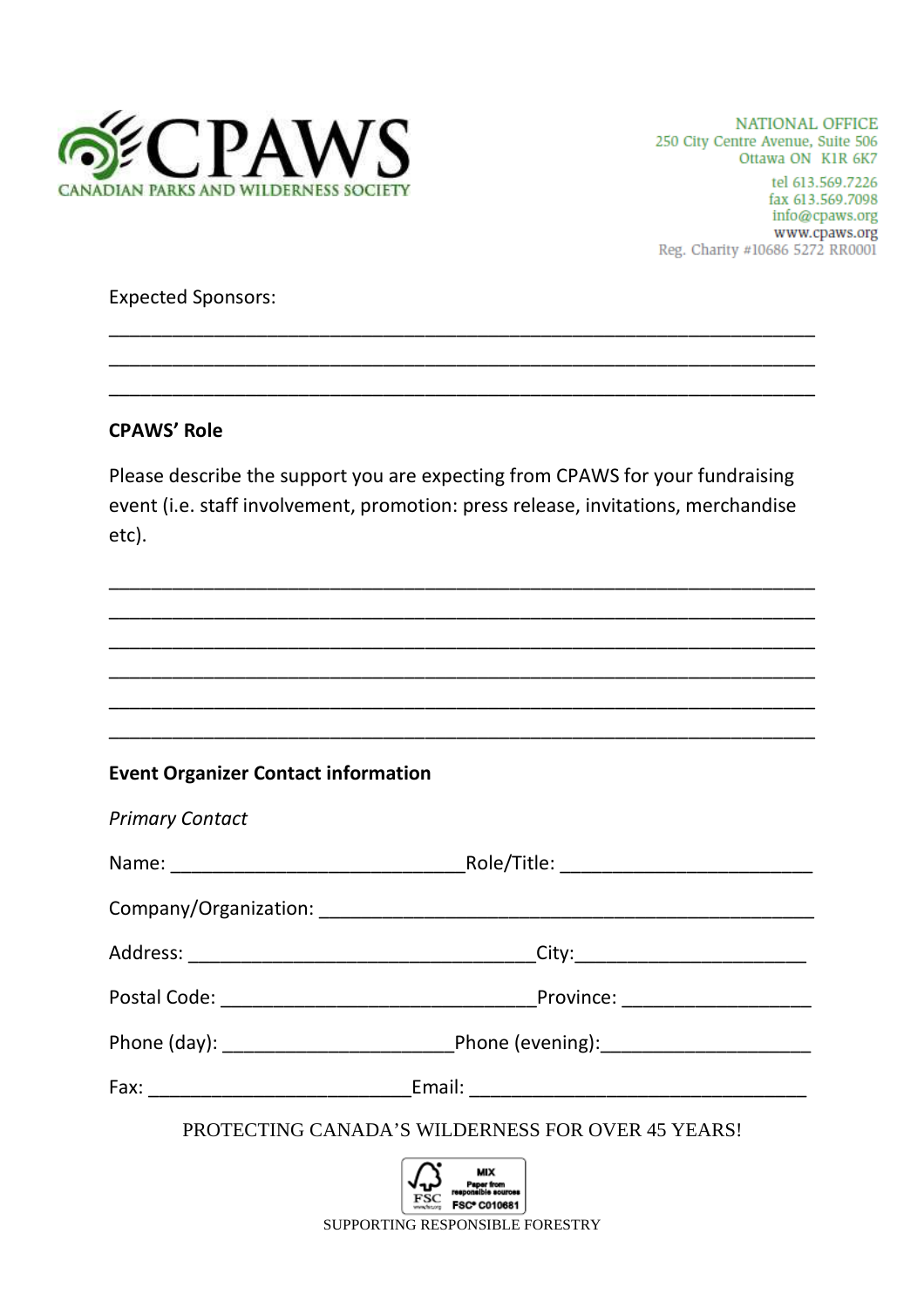

| <b>Secondary Contact</b> |  |
|--------------------------|--|
|                          |  |
|                          |  |
|                          |  |
|                          |  |
|                          |  |
|                          |  |

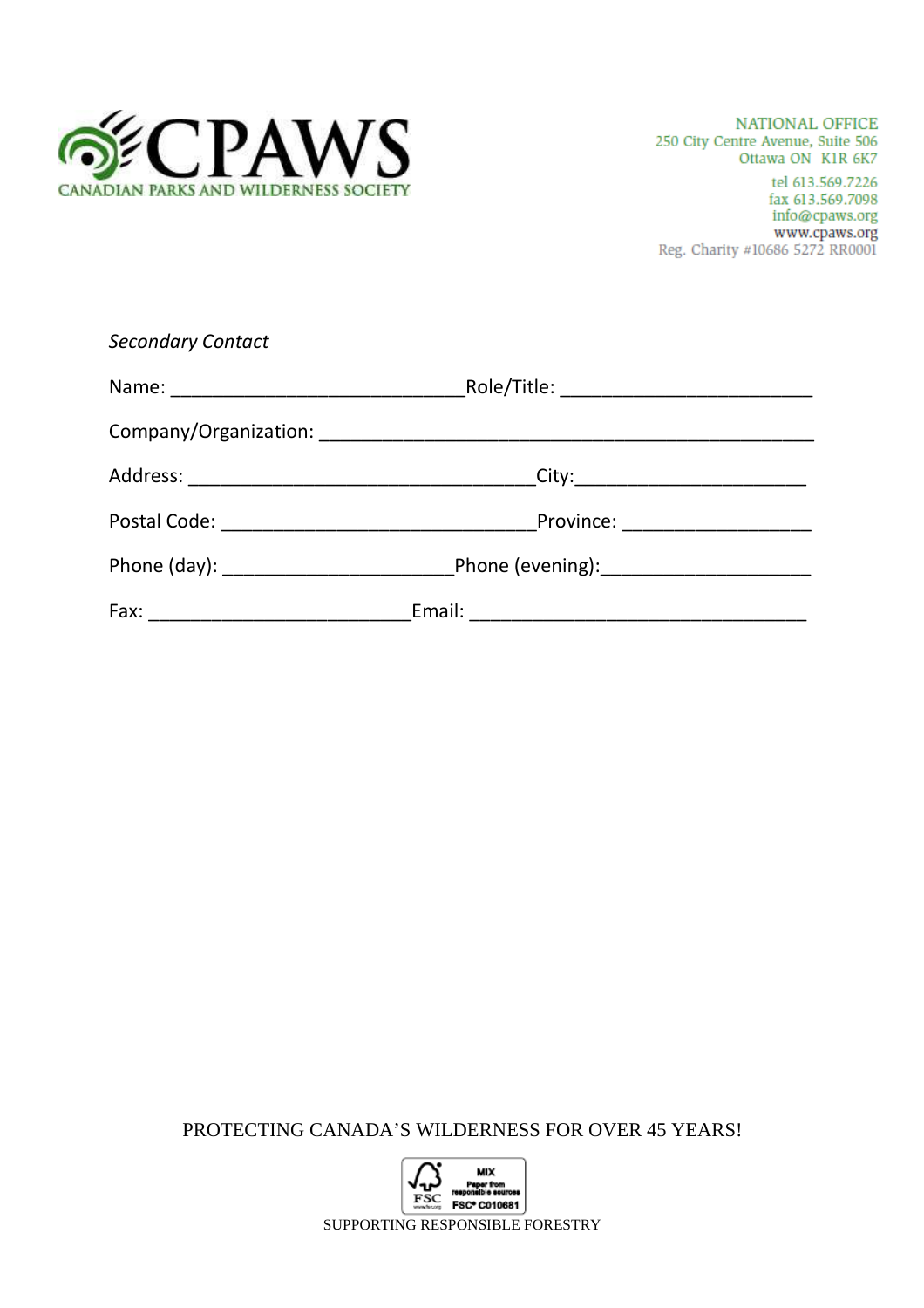

# **CPAWS Third Party Fundraising Terms and Conditions**

- While CPAWS is able to provide guidance and support for your event/activity, it is not mandatory, nor is CPAWS responsible for any details related to your event including: costs, volunteer recruitment, publicity, presence at the event and/or any other additional elements not listed.
- CPAWS' event involvement, including staff presence and promotional assistance, will be done at the discretion of CPAWS and will be based on resources available, location, date and time.
- During the promotion of the event, you may not endorse any product, organization, individual, cause or service on behalf of CPAWS without the organization's direct consent.
- All promotional materials using CPAWS' name and/or logo must be approved by CPAWS prior to publication and/or distribution.
- CPAWS must approve all spokespeople speaking publicly about the relationship between your activity and our organization.
- All materials should clearly state the % of funds that will be donated to CPAWS (for example if 5\$ from every ticket sold is to be donated to CPAWS, this must be indicated).
- All promotional materials must indicate that your event is "in support" of CPAWS and is not "hosted by" or "an official" CPAWS event.
- CPAWS asks that you do not host any events that include gambling or lotteries prior to consulting with CPAWS.
- The  $3^{rd}$  party is responsible for acquiring all necessary event licenses and permits for the event such as liquor permits. CPAWS cannot be held accountable for any failure to meet the necessary requirements and/or for any fines incurred.
- You are responsible for keeping track of all expenses and costs. CPAWS is not accountable for any expenses and cannot be held accountable for any damages or losses incurred in conjunction with the fundraising initiative. CPAWS will incur no costs related to the event unless otherwise agreed to in writing.
- Under no circumstances will 3<sup>rd</sup> party revenue or costs flow through CPAWS financials. CPAWS is to solely receive the final net proceeds from the event. CPAWS can request at any time a complete accounting for all funds raised and expenses at any time prior to and/or after the event.
- CPAWS accepts no legal responsibility and cannot be held liable for any risk, injury or other damages related to the fundraising initiative.
- All fundraising must follow the Revenue Canada rules and regulations (www.cra.gc.ca/charities).
- All funds raised are due within 30 days of the event.